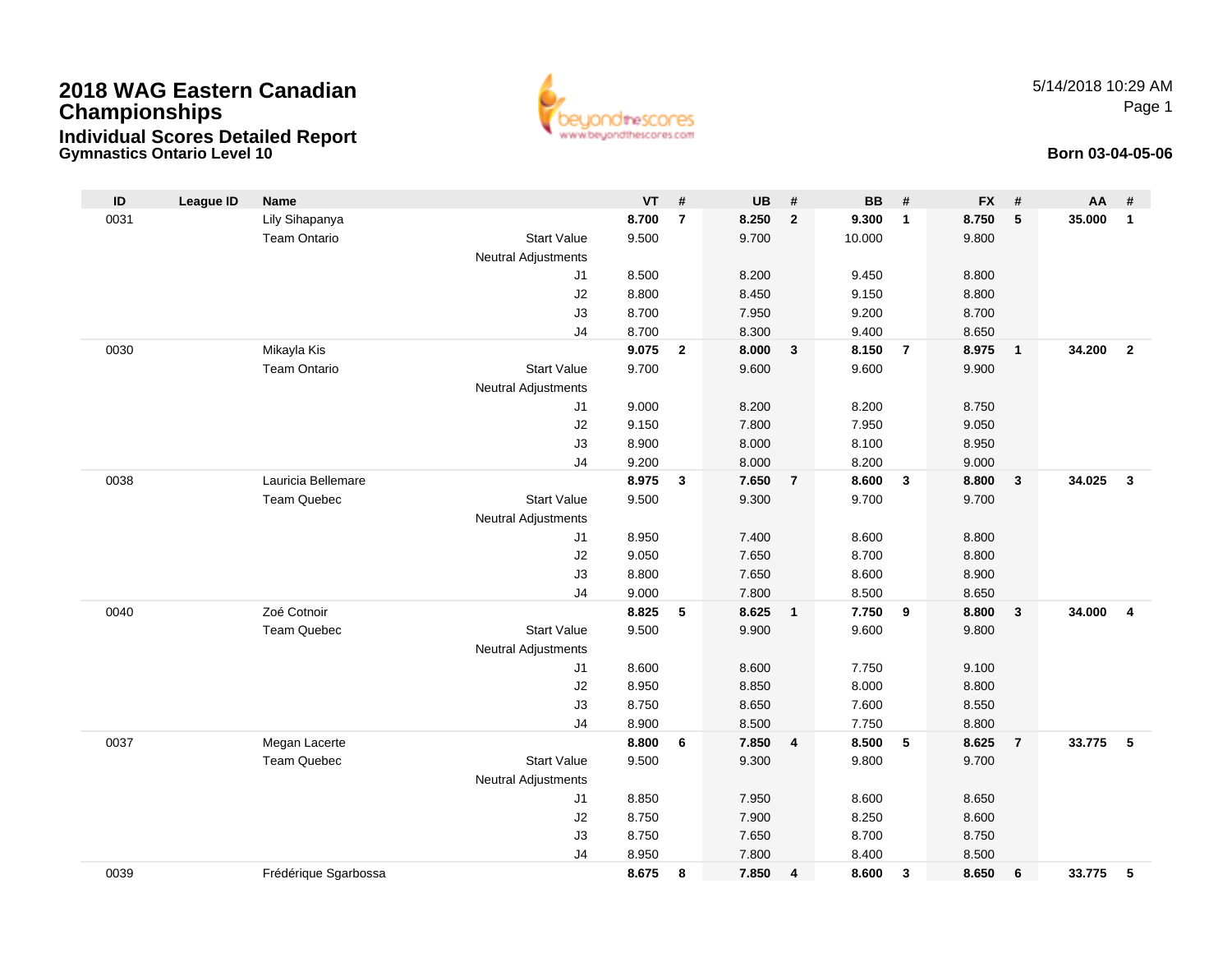| 2018 WAG Eastern Canadian<br><b>Championships</b><br><b>Individual Scores Detailed Report</b><br>Team Quebec |                          | <b>idirescores</b><br>www.beyondthescores.com |       |                |                |   |        |                         |                |                | 5/14/2018 10:29 AM | Page 2         |
|--------------------------------------------------------------------------------------------------------------|--------------------------|-----------------------------------------------|-------|----------------|----------------|---|--------|-------------------------|----------------|----------------|--------------------|----------------|
|                                                                                                              |                          | <b>Start Value</b>                            | 9.500 |                | 9.600          |   | 9.800  |                         | 9.600          |                |                    |                |
|                                                                                                              |                          | <b>Neutral Adjustments</b>                    |       |                |                |   |        |                         | $-0.100$       |                |                    |                |
|                                                                                                              |                          | J1                                            | 8.750 |                | 7.850          |   | 8.600  |                         | 8.850          |                |                    |                |
|                                                                                                              |                          | J2                                            | 8.650 |                | 7.900          |   | 8.600  |                         | 8.650          |                |                    |                |
|                                                                                                              |                          | J3                                            | 8.400 |                | 7.850          |   | 8.600  |                         | 8.500          |                |                    |                |
|                                                                                                              |                          | J <sub>4</sub>                                | 8.700 |                | 7.550          |   | 8.600  |                         | 8.950          |                |                    |                |
| 0032                                                                                                         | <b>Skylar Ellis</b>      |                                               | 9.200 | $\overline{1}$ | 6.875          | 9 | 8.625  | $\overline{\mathbf{2}}$ | 8.950          | $\overline{2}$ | 33.650             | $\overline{7}$ |
|                                                                                                              | Team Ontario             | <b>Start Value</b>                            | 9.700 |                | 9.200          |   | 10.000 |                         | 10.000         |                |                    |                |
|                                                                                                              |                          | <b>Neutral Adjustments</b>                    |       |                |                |   |        |                         | $-0.100$       |                |                    |                |
|                                                                                                              |                          | J1                                            | 9.350 |                | 7.050          |   | 8.600  |                         | 8.900          |                |                    |                |
|                                                                                                              |                          | J2                                            | 9.150 |                | 7.100          |   | 8.450  |                         | 9.100          |                |                    |                |
|                                                                                                              |                          | J3                                            | 9.250 |                | 6.700          |   | 8.700  |                         | 9.150          |                |                    |                |
|                                                                                                              | Justice Balfour          | J4                                            | 9.100 |                | 6.600          |   | 8.650  |                         | 9.000          |                |                    |                |
| 0029                                                                                                         |                          |                                               | 8.900 | $\overline{4}$ | 7.775          | 6 | 8.425  | - 6                     | 8.100          | 8              | 33.200             | - 8            |
|                                                                                                              | <b>Team Ontario</b>      | <b>Start Value</b>                            | 9.500 |                | 9.700          |   | 9.900  |                         | 9.900          |                |                    |                |
|                                                                                                              |                          | <b>Neutral Adjustments</b>                    | 8.850 |                |                |   | 8.550  |                         |                |                |                    |                |
|                                                                                                              |                          | J1<br>J2                                      | 9.100 |                | 7.650<br>7.900 |   | 8.400  |                         | 8.050<br>8.150 |                |                    |                |
|                                                                                                              |                          | J3                                            | 8.800 |                | 7.450          |   | 8.200  |                         | 7.800          |                |                    |                |
|                                                                                                              |                          | J <sub>4</sub>                                | 8.950 |                | 8.000          |   | 8.450  |                         | 8.150          |                |                    |                |
| 0024                                                                                                         | Hayley Carlson           |                                               | 8.425 | - 9            | 7.200          | 8 | 8.000  | - 8                     | 7.550          | 9              | 31.175             | - 9            |
|                                                                                                              | <b>Team Newfoundland</b> | <b>Start Value</b>                            | 9.400 |                | 9.600          |   | 10.000 |                         | 9.000          |                |                    |                |
|                                                                                                              |                          | <b>Neutral Adjustments</b>                    |       |                |                |   |        |                         |                |                |                    |                |
|                                                                                                              |                          | J1                                            | 8.450 |                | 7.250          |   | 8.000  |                         | 7.600          |                |                    |                |
|                                                                                                              |                          | J2                                            | 8.400 |                | 7.400          |   | 8.050  |                         | 7.500          |                |                    |                |
|                                                                                                              |                          | J3                                            | 8.500 |                | 7.150          |   | 8.000  |                         | 7.450          |                |                    |                |
|                                                                                                              |                          | J4                                            | 8.300 |                | 7.100          |   | 7.750  |                         | 7.700          |                |                    |                |
|                                                                                                              |                          |                                               |       |                |                |   |        |                         |                |                |                    |                |

## **Gymnastics Ontario Level 10**

**Born 2002 and earlier**

| ID   | League ID | <b>Name</b>       |                            | $VT$ # |    | $UB$ # |                          | <b>BB</b> | - #          | <b>FX</b> | - #    | AA     | #                        |
|------|-----------|-------------------|----------------------------|--------|----|--------|--------------------------|-----------|--------------|-----------|--------|--------|--------------------------|
| 0022 |           | Jillian Hutchings |                            | X.XXX  | −− | X.XXX  | $\overline{\phantom{a}}$ | X.XXX     | $\sim$       | X.XXX     | $\sim$ | 0.000  | $\overline{\phantom{a}}$ |
| 0026 |           | Anna Kasztenny    |                            | 9.475  | 4  | 9.025  |                          | 9.225     | $\mathbf{3}$ | 9.225     |        | 36.950 |                          |
|      |           | Team Ontario      | <b>Start Value</b>         | 10.000 |    | 10.000 |                          | 9.900     |              | 10.000    |        |        |                          |
|      |           |                   | <b>Neutral Adjustments</b> |        |    |        |                          |           |              |           |        |        |                          |
|      |           |                   | J1                         | 9.450  |    | 9.050  |                          | 9.350     |              | 9.300     |        |        |                          |
|      |           |                   | J2                         | 9.500  |    | 8.950  |                          | 9.250     |              | 9.400     |        |        |                          |
|      |           |                   | J3                         | 9.500  |    | 9.100  |                          | 9.100     |              | 9.150     |        |        |                          |
|      |           |                   | J4                         | 9.350  |    | 9.000  |                          | 9.200     |              | 9.100     |        |        |                          |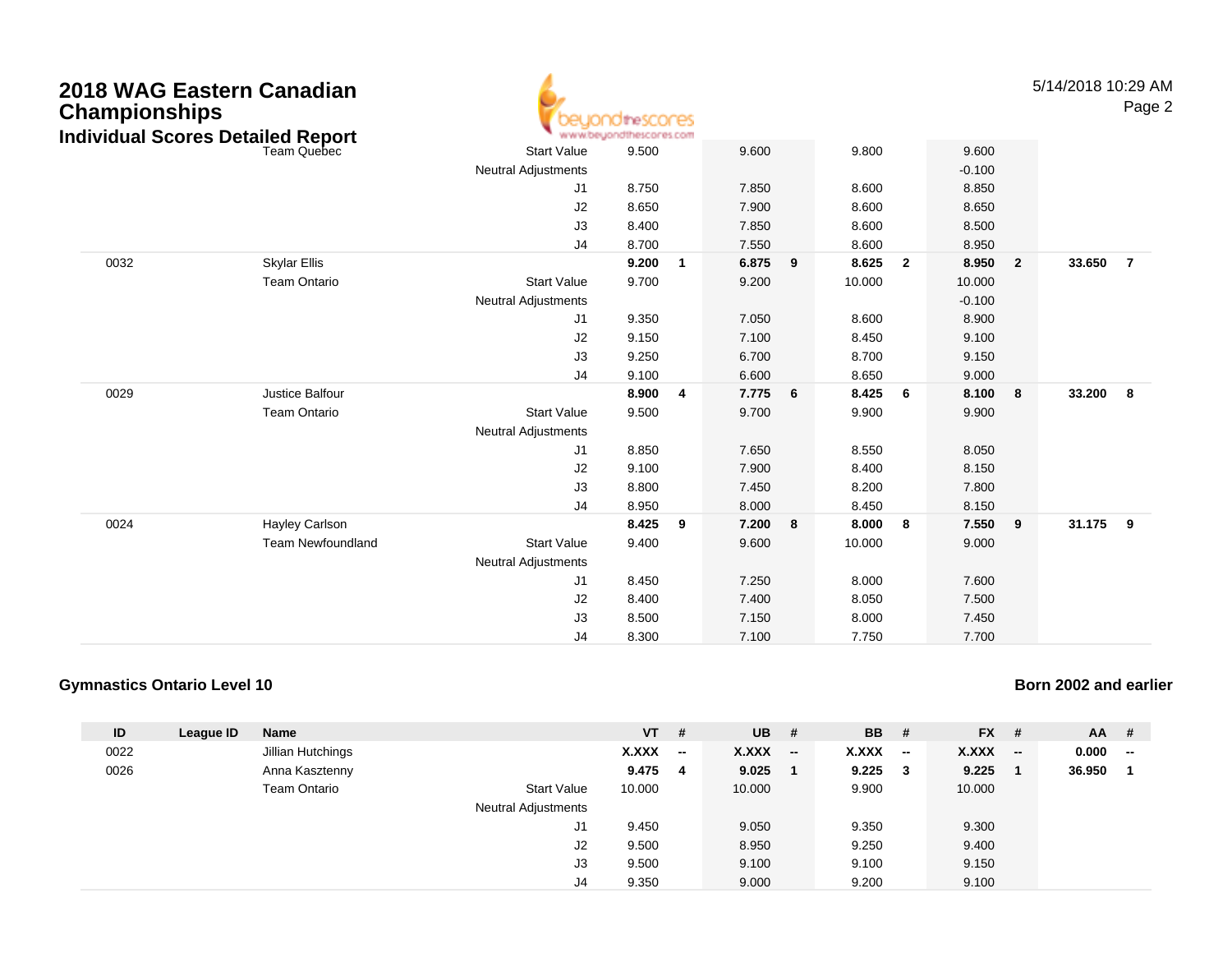| <b>Championships</b> | 2018 WAG Eastern Canadian<br><b>Individual Scores Detailed Report</b> |                                  |         |                |        |                |         |                |           |                | 5/14/2018 10:29 AM | Page 3                  |
|----------------------|-----------------------------------------------------------------------|----------------------------------|---------|----------------|--------|----------------|---------|----------------|-----------|----------------|--------------------|-------------------------|
| 0025                 | Morgan Tong                                                           |                                  | 9.650   | $\overline{2}$ | 8.750  | $\overline{2}$ | 9.275   | $\overline{2}$ | 9.150     | 3              | 36.825             | $\overline{\mathbf{2}}$ |
|                      | <b>Team Ontario</b>                                                   | <b>Start Value</b>               | 10.000  |                | 10.000 |                | 10.000  |                | 10.000    |                |                    |                         |
|                      |                                                                       | <b>Neutral Adjustments</b>       |         |                |        |                |         |                | $-0.100$  |                |                    |                         |
|                      |                                                                       | J1                               | 9.650   |                | 8.800  |                | 9.300   |                | 9.100     |                |                    |                         |
|                      |                                                                       | J2                               | 9.550   |                | 8.850  |                | 9.350   |                | 9.300     |                |                    |                         |
|                      |                                                                       | J3                               | 9.750   |                | 8.650  |                | 9.200   |                | 9.200     |                |                    |                         |
|                      |                                                                       | J <sub>4</sub>                   | 9.650   |                | 8.700  |                | 9.250   |                | 9.450     |                |                    |                         |
| 0195                 | Breanna Ho                                                            |                                  | 9.200   | 6              | 8.725  | $\mathbf{3}$   | 9.400   | $\mathbf{1}$   | 8.925     | $\overline{7}$ | 36.250             | $\mathbf{3}$            |
|                      | <b>Team Ontario</b>                                                   | <b>Start Value</b>               | 9.700   |                | 10.000 |                | 10.000  |                | 10.000    |                |                    |                         |
|                      |                                                                       | <b>Neutral Adjustments</b>       |         |                |        |                |         |                |           |                |                    |                         |
|                      |                                                                       | J <sub>1</sub>                   | 9.250   |                | 8.650  |                | 9.400   |                | 9.150     |                |                    |                         |
|                      |                                                                       | J2                               | 9.250   |                | 8.900  |                | 9.450   |                | 8.950     |                |                    |                         |
|                      |                                                                       | J3                               | 9.000   |                | 8.450  |                | 9.400   |                | 8.700     |                |                    |                         |
|                      |                                                                       | J <sub>4</sub>                   | 9.150   |                | 8.800  |                | 9.350   |                | 8.900     |                |                    |                         |
| 0033                 | Shannon Corbeil                                                       |                                  | 9.675   | $\blacksquare$ | 8.050  | 6              | 8.900   | $\overline{7}$ | 9.050     | 5              | 35.675             | 4                       |
|                      | Team Quebec                                                           | <b>Start Value</b>               | 10.000  |                | 9.700  |                | 10.000  |                | 10.000    |                |                    |                         |
|                      |                                                                       | <b>Neutral Adjustments</b>       |         |                |        |                |         |                |           |                |                    |                         |
|                      |                                                                       | J1                               | 9.750   |                | 8.100  |                | 9.000   |                | 9.100     |                |                    |                         |
|                      |                                                                       | J2                               | 9.650   |                | 8.200  |                | 9.000   |                | 8.900     |                |                    |                         |
|                      |                                                                       | J3                               | 9.600   |                | 7.900  |                | 8.800   |                | 9.200     |                |                    |                         |
|                      |                                                                       | J <sub>4</sub>                   | 9.700   |                | 8.000  |                | 8.800   |                | 9.000     |                |                    |                         |
| 0027                 | Alexandria Kline<br><b>Team Ontario</b>                               | <b>Start Value</b>               | 8.875   | 8              | 8.575  | 4              | 9.150   | 5              | 8.975     | 6              | 35.575             | $-5$                    |
|                      |                                                                       |                                  | 9.500   |                | 9.700  |                | 10.000  |                | 10.000    |                |                    |                         |
|                      |                                                                       | <b>Neutral Adjustments</b><br>J1 | 8.950   |                | 8.700  |                | 9.200   |                | 9.100     |                |                    |                         |
|                      |                                                                       | J2                               | 8.700   |                | 8.400  |                | 9.250   |                | 9.000     |                |                    |                         |
|                      |                                                                       | J3                               | 8.900   |                | 8.550  |                | 9.050   |                | 8.800     |                |                    |                         |
|                      |                                                                       | J <sub>4</sub>                   | 8.850   |                | 8.600  |                | 9.100   |                | 8.950     |                |                    |                         |
| 0036                 | Sophie Shaver                                                         |                                  | 9.100   | $\overline{7}$ | 7.500  | $\overline{7}$ | 9.175   | 4              | 9.075     | 4              | 34.850             | 6                       |
|                      | Team Quebec                                                           | <b>Start Value</b>               | 9.700   |                | 9.800  |                | 9.800   |                | 10.000    |                |                    |                         |
|                      |                                                                       | <b>Neutral Adjustments</b>       |         |                |        |                |         |                |           |                |                    |                         |
|                      |                                                                       | J <sub>1</sub>                   | 8.900   |                | 7.500  |                | 9.200   |                | 9.200     |                |                    |                         |
|                      |                                                                       | J2                               | 9.100   |                | 7.500  |                | 9.050   |                | 9.100     |                |                    |                         |
|                      |                                                                       | J3                               | 9.100   |                | 7.700  |                | 9.200   |                | 9.000     |                |                    |                         |
|                      |                                                                       | J4                               | 9.300   |                | 7.000  |                | 9.150   |                | 9.050     |                |                    |                         |
| 0035                 | Annie-Pier Thériault                                                  |                                  | 9.650 2 |                | 7.025  | 8              | 8.950 6 |                | $9.175$ 2 |                | 34.800 7           |                         |
|                      | Team Quebec                                                           | <b>Start Value</b>               | 10.000  |                | 9.300  |                | 9.900   |                | 9.900     |                |                    |                         |
|                      |                                                                       | <b>Neutral Adjustments</b>       |         |                |        |                |         |                |           |                |                    |                         |
|                      |                                                                       | J1                               | 9.600   |                | 6.900  |                | 9.050   |                | 9.400     |                |                    |                         |
|                      |                                                                       | J2                               | 9.700   |                | 7.100  |                | 8.500   |                | 9.050     |                |                    |                         |